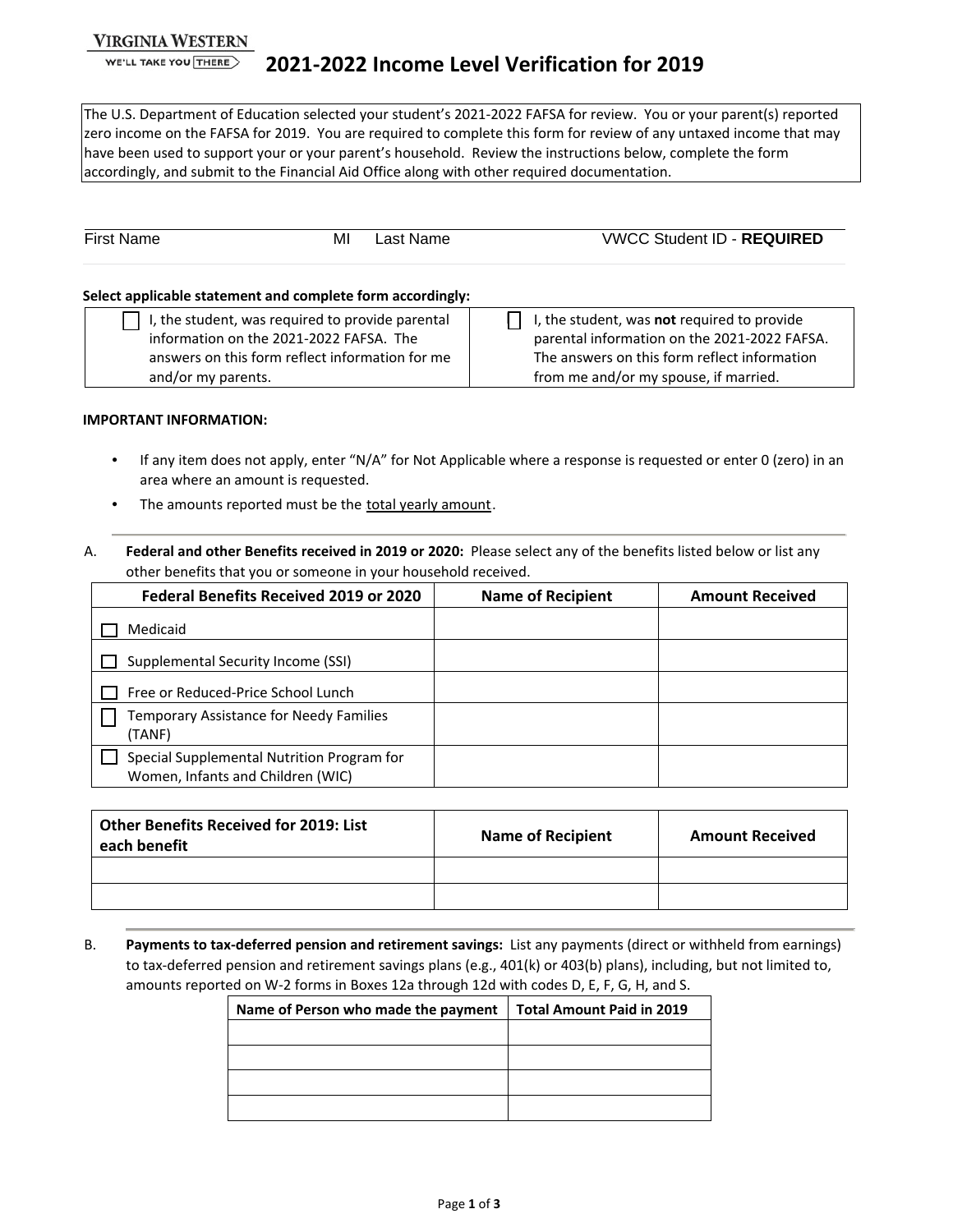## C. **Child support received:**

List the actual amount of any child support received in 2019 for the children in your household. *Do not include foster care payments, adoption payments, or any amount that was court-ordered but not actually paid***.**

| Name of Adult Who Received the<br>Support | Name of Child For Whom<br><b>Support Was Received</b> | <b>Amount of Child Support</b><br><b>Received in 2019</b> |
|-------------------------------------------|-------------------------------------------------------|-----------------------------------------------------------|
|                                           |                                                       |                                                           |
|                                           |                                                       |                                                           |
|                                           |                                                       |                                                           |

## D. **Housing, food, and other living allowances paid to members of the military, clergy, and others**: Include cash payments and/or the cash value of benefits received.

#### *Do not include the value of on-base military housing or the value of a basic military allowance for housing.*

| <b>Name of Recipient</b> | <b>Type of Benefit Received</b> | <b>Amount of Benefit Received in 2019</b> |
|--------------------------|---------------------------------|-------------------------------------------|
|                          |                                 |                                           |
|                          |                                 |                                           |
|                          |                                 |                                           |

#### E. **Veterans non-education benefits:**

List the total amount of veterans non-education benefits received in 2019. Include Disability, Death Pension, Dependency and Indemnity Compensation (DIC), and/or VA Educational Work-Study allowance.

## *Do not include federal veterans educational benefits such as: Montgomery GI Bill, Dependents Education Assistance Program, VEAP Benefits, Post-9/11 GI Bill*

| <b>Type of Veterans Non-</b><br>education Benefit | <b>Amount of Benefit</b><br><b>Received in 2019</b> |
|---------------------------------------------------|-----------------------------------------------------|
|                                                   |                                                     |
|                                                   |                                                     |
|                                                   |                                                     |
|                                                   |                                                     |

## F. **Other untaxed income:**

List the amount of other untaxed income not reported and not excluded elsewhere on this form.

*Include untaxed income such as: workers' compensation, disability, Black Lung Benefits, untaxed portions of health savings accounts from IRS Form 1040 Schedule 1-- Line 12, Railroad Retirement Benefits, etc.*

*Do not include:* any items reported or excluded in A – D above. In addition**,** *do not include* extended foster care benefits, student aid, Earned Income Credit, Additional Child Tax Credit, Temporary Assistance to Needy Families (TANF), untaxed Social Security benefits, Supplemental Security Income (SSI), Workforce Innovation and Opportunity Act (WIOA) educational benefits, on-base military housing or a military housing allowance, combat pay, benefits from flexible spending arrangements (e.g., cafeteria plans), foreign income exclusion, or credit for federal tax on special fuels.

| <b>Name of Recipient</b> | <b>Type of Other Untaxed Income</b> | <b>Amount of Other Untaxed</b><br>Income Received in 2019 |
|--------------------------|-------------------------------------|-----------------------------------------------------------|
|                          |                                     |                                                           |
|                          |                                     |                                                           |
|                          |                                     |                                                           |
|                          |                                     |                                                           |